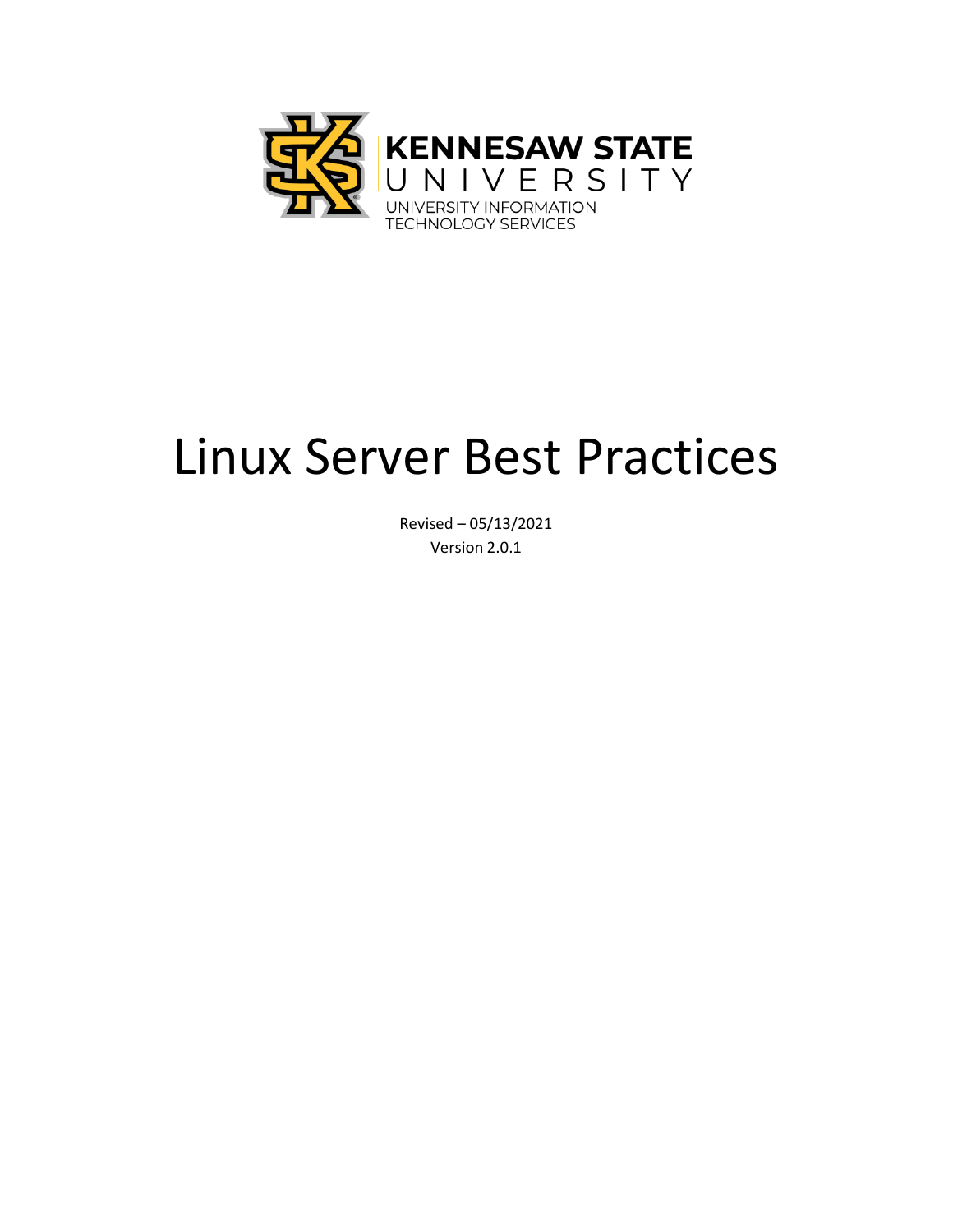## **Table of Contents**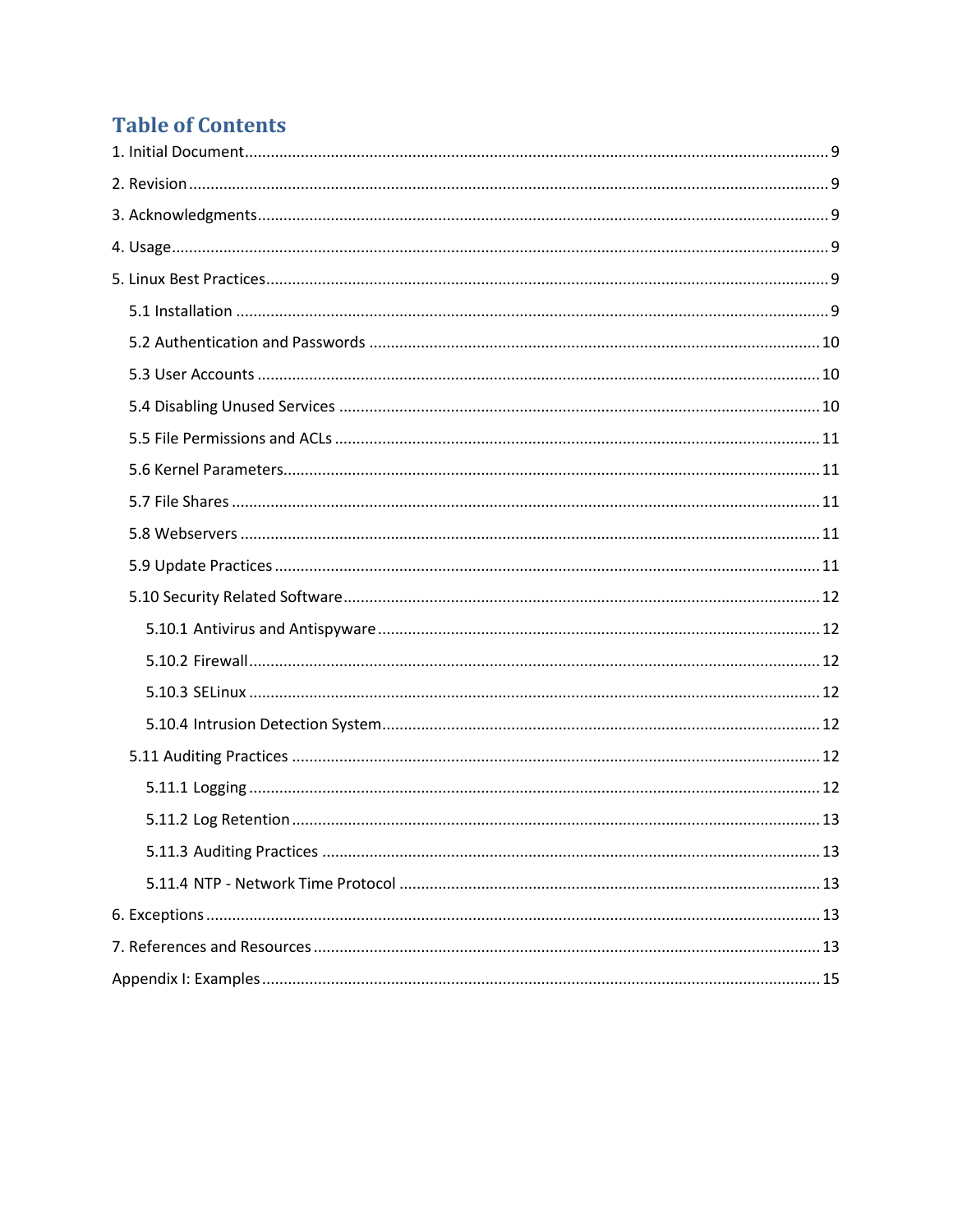#### <span id="page-2-0"></span>**1. Initial Document**

Creation Date: August 21, 2009

#### <span id="page-2-1"></span>**2. Revision**

Revised By: 2019 Linux Server Security Best Practices Committee Revision Date: 05/13/2021 Version Number: 2.0.1

#### <span id="page-2-2"></span>**3. Acknowledgments**

The final release document is a collaborative work between the following committee members:

IE-Linux Team

#### <span id="page-2-3"></span>**4. Usage**

This document contains a set of guidelines and best practices recommended by the Best Practices Committee at Kennesaw State University.

This document is intended to serve as a general guideline for how servers should be created and maintained. Furthermore, the ever-changing nature of information technology prevents this document from being entirely inclusive but should serve as a general baseline for server installation. Please feel free to query the System Administrators Group and ListServ for additional guidance.

KSU policy regarding server set up and maintenance can be found at university's policy repository, [https://policy.kennesaw.edu.](https://policy.kennesaw.edu/) Other policies may be applicable to your server based on datausage, programs offered, or other criteria. Please regularly audit the available policies at the policy repository.

#### <span id="page-2-5"></span><span id="page-2-4"></span>**5. Linux Best Practices**

#### **5.1 Installation**

RedHat and CentOS are the preferred versions of Linux. When installing packages should be kept to a minimum. Only packages those that are needed for the proper functioning of the server for its designed purpose should be installed as extraneous packages offer additional avenues of attack. No new server should be created using an operating system which has reached end-of-life. Whenever possible, the newest stable release of an operating system should be used.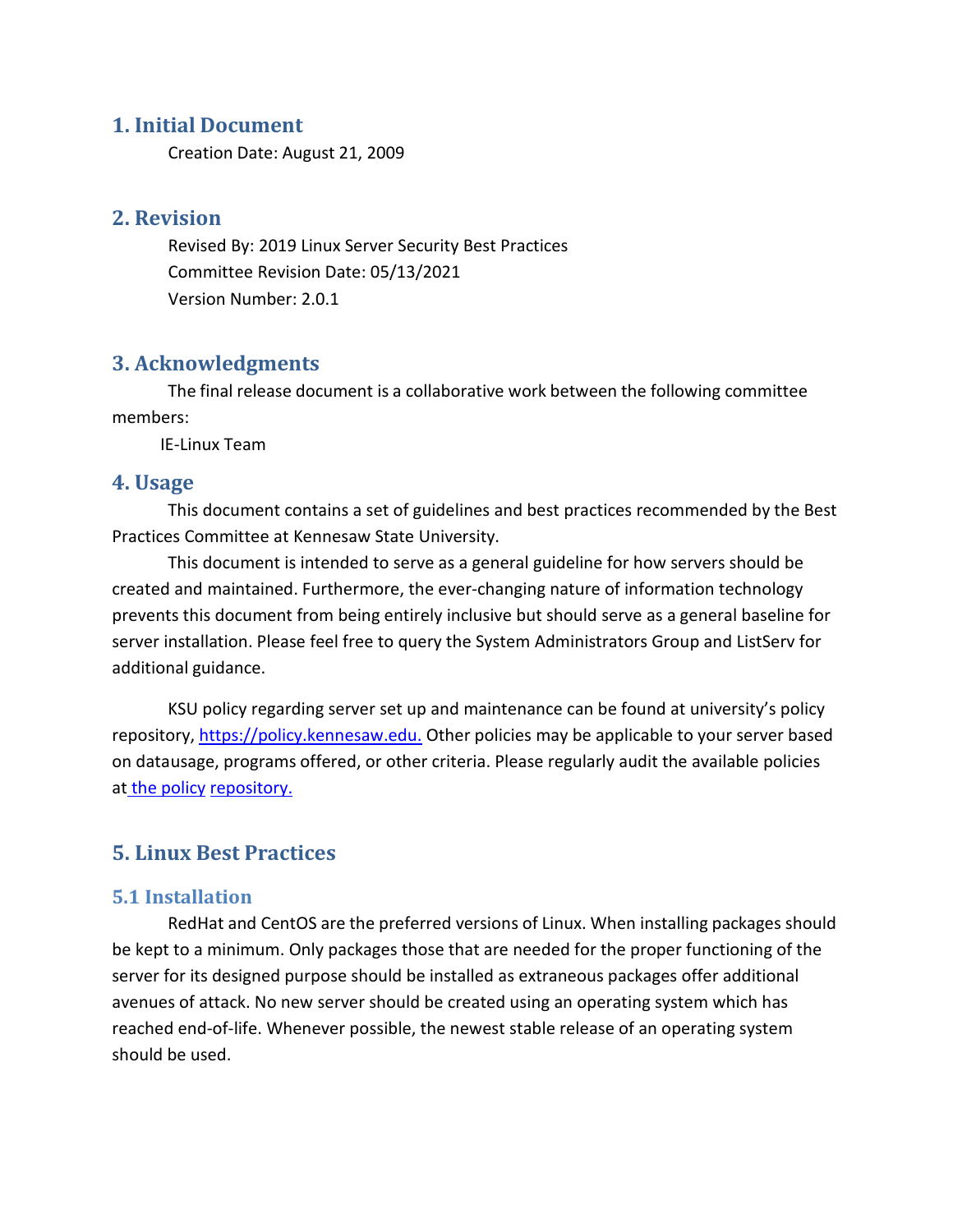Packages and protocols which are inherently insecure will not be installed. FTPD and TelnetD are examples of services which will not be used. Instead use their secured versions, SFTP and SSH.

All servers must have a DNS entry for both forward reverse lookup. The DNS name should be reflective of the function of the server. Alias may be added as CNAME entries. DNS entries can be requested by contacting the service desk.

Once installation is complete, it is the duty of the system administrator to ensure that the system is secure. The process of ensuring this will include a port scan to detect the presence of unnecessarily open ports or active services and a full update of the OS, including all available patches. The system administrator should then contact the service desk to request an audit scan from the UITS-Office of Cyber Security.

#### <span id="page-3-0"></span>**5.2 Authentication and Passwords**

Configure all services that permit login access to the system to display a logon warning banner (find and example banner in Appendix I). Any time a password would be transmitted over the network, it must do so through an encrypted channel.

Command line access will be accomplished through secure protocols such as SSH with users logging into their own account. If root privileges are need, they may be established after authentication through the use of sudo.

Root will not be allowed direct access remotely and should only logged into directly via the console.

Passwords should never be stored in plain text and all user passwords must comply with the university's password policy. Passwords, including root's, should be changed at least once per year.

#### <span id="page-3-1"></span>**5.3 User Accounts**

User accounts will only be created on an 'as-needed' basis. When no longer needed, accounts should be disabled and/or deleted. Permissions will be granted at a minimum level which allows a user to perform their job functions. If needed, "sudo" may be used to grant elevated permissions. The proper configuration of "sudo" is not a trivial matter and the Linux system administrator group should be consulted. In order to do so, please contact the service desk.

Contractors and consultants may be granted temporary accounts with pre-set expiration dates. The permissions on these accounts should be even more tightly controlled that normal user accounts. Sudo permissions should not be granted to these accounts.

#### <span id="page-3-2"></span>**5.4 Disabling Unused Services**

Any service which is not needed for the proper functioning of the service will be disabled.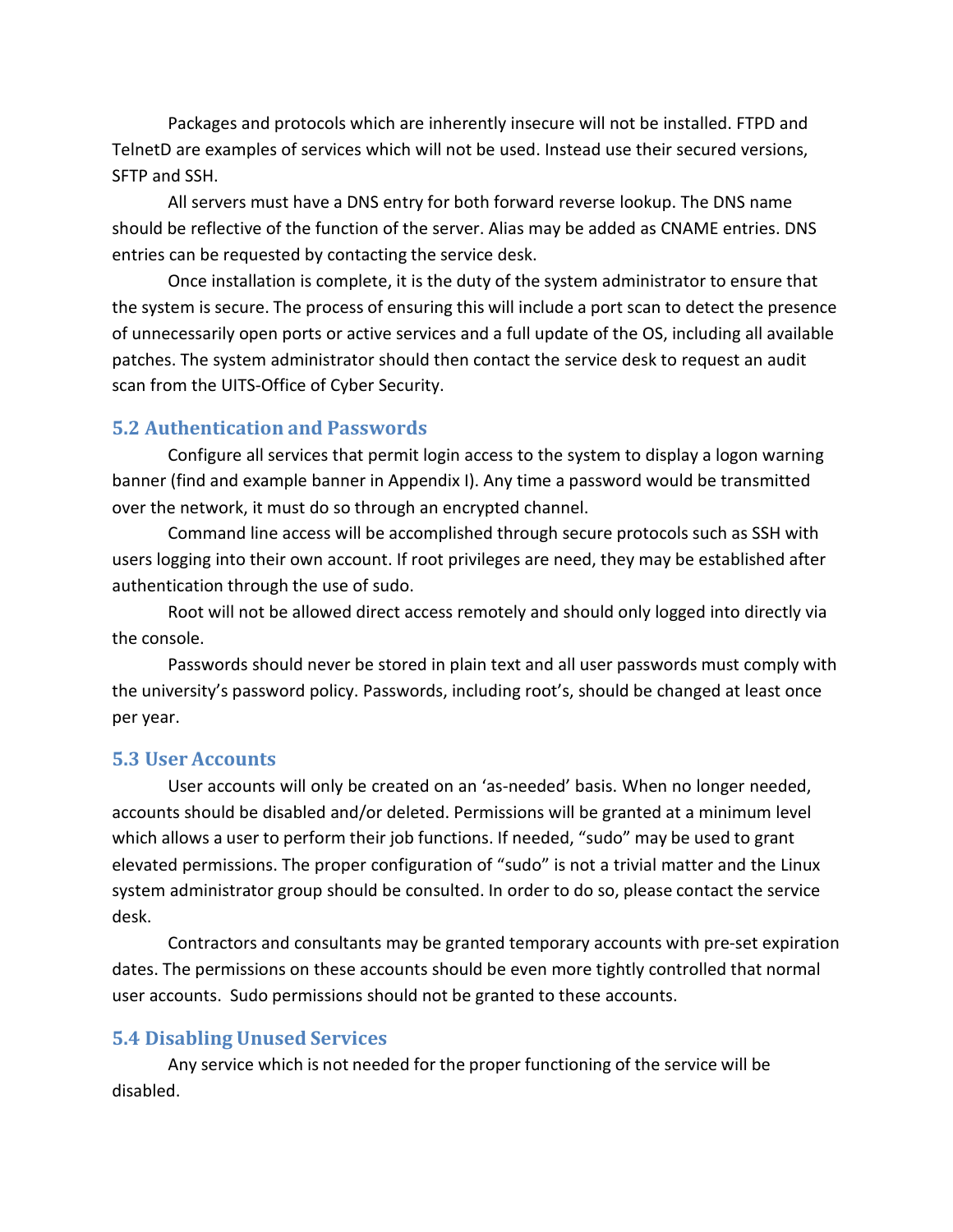#### <span id="page-4-0"></span>**5.5 File Permissions and ACLs**

File permissions and access control lists (ACLs) should be configured in such a way that neither data, scripts, nor executables are available to unauthorized users. Group ownership can be used to grant/restrict access to certain files for multiple users.

#### <span id="page-4-1"></span>**5.6 Kernel Parameters**

Consider modifying kernel parameters to harden the system against certain types of attacks. Common parameters include enabling ExecShield, TCP SynCookies, source IP address verification, and suspicious packet logging. There are resources on the web which can expand on these options.

#### <span id="page-4-2"></span>**5.7 File Shares**

File shares on Linux systems will be kept secure and up to date when used. In general, it will be discouraged and avoided if possible. Unsecured shares leave a system vulnerable both to direct attacks and use as an unauthorized share for copyrighted or sensitive data. Infected files may be stored on these shares which are harmless to the host system but have attack vectors on the client machines.

In order to prevent these issues, it is important to keep the packages and programs that provide file sharing stay up to date. The service will be configured such that "Anonymous" logins will not be permitted.

#### <span id="page-4-3"></span>**5.8 Webservers**

Web servers can be particularly vulnerable to attacks and can serve as vectors to infect othermachines. As such, special care should be taken to secure and harden your webserver.

Web servers should use the HTTPS protocol. At this point the processing requirements of HTTPSare miniscule compared to the processing power available. As with all software, regular updates are a must and the webserver should be included in the monthly update process. The ability to retrieve the web server version, OS information, or directory listings should be disabled as well as any unnecessary modules. The service should be run as a dedicated user and not as root.

These should be considered minimum security requirements. The system administrator isencouraged to look into further ways to harden their webserver.

#### <span id="page-4-4"></span>**5.9 Update Practices**

Updates and patches maintain the security and integrity of servers and the data which they host. Out of date operating systems allow for the exploitation of known vulnerabilities. Systems should be kept as up to date as possible given any constraints of the technology. Patches and updates should be tested for compatibility with the hardware and software of a given system before being widely distributed.

Normal updates and patches should be applied at least monthly. Critical security vulnerabilities should be patched as soon as possible, even though it may involve unscheduled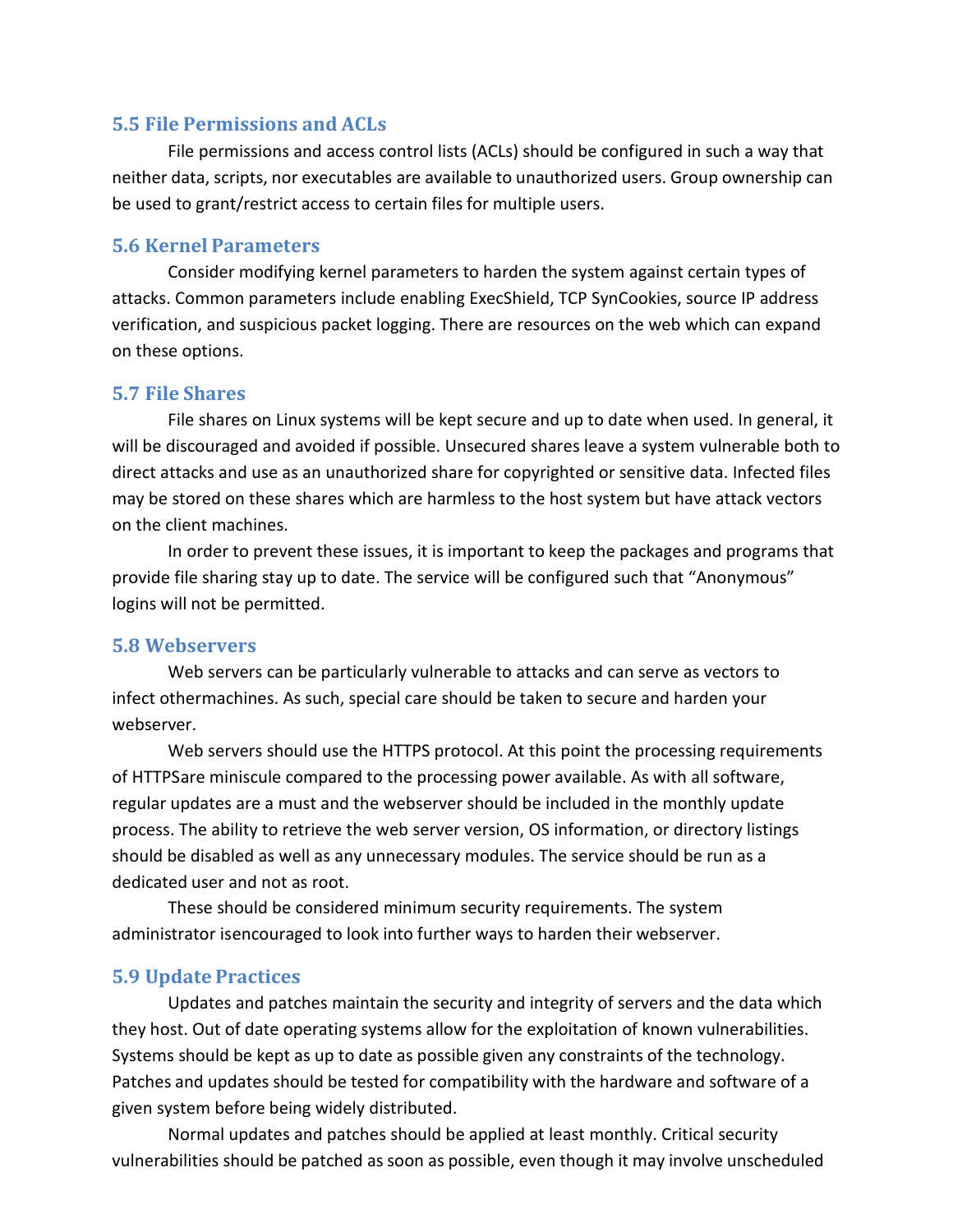downtime. In situations where critical patches are needed, emergency downtime should be coordinated with the Universities' Service Desk and Change Management Committee.

RedHat and CentOS systems should make use of the university's RedHat Satellite server.

#### <span id="page-5-0"></span>**5.10 Security Related Software**

Servers are vulnerable to many forms of attack. It's important that a server be equipped with safeguards to protect the information resident on the system and the system itself.

#### <span id="page-5-1"></span>**5.10.1 Antivirus and Antispyware**

Every server will make use of anti-virus and anti-spyware systems. Viruses and spyware which target Linux are limited and less common than those for other operating systems. That does not alleviate the need for anti-virus or anti-spyware software. Files and data are frequently moved between Linux systems and systems with more vulnerable operating systems. Contact [ocs@kennesaw.edu i](mailto:ocs@kennesaw.edu)f there are specific questions on setting up a Linux AV client.

#### <span id="page-5-2"></span>**5.10.2 Firewall**

Kennesaw State University employs a campus firewall that protects the campus environment from many threats which originate outside the university's network. This does nothing to protect the systems from all external attacks and offers no protection from oncampus attacks.

All Linux systems must have a local, active firewall. The firewall should be configured such that the default action is to deny, drop, or reject any packet. Ports should be opened only on an "as-needed" basis.

#### <span id="page-5-3"></span>**5.10.3 SELinux**

SELinux is a suite of kernel modules which implement a high level of security through the use of access control security policies and mandatory access controls. SELinux will be enabled and set to "enforcing" on all Linux servers.

#### <span id="page-5-4"></span>**5.10.4 Intrusion Detection System**

An additional consideration is that of an Intrusion Detection System. This can add another level of security by alerting you to attempts at unauthorized access. An IDS system should be strongly considered for systems with sensitive information.

#### <span id="page-5-6"></span><span id="page-5-5"></span>**5.11 Auditing Practices**

#### **5.11.1 Logging**

Logging should be configured to assist in security investigations, problem tracking, and troubleshooting. At a minimum, logging should capture at least "critical", "alert" and "emergency" levels. When feasible, "warning" messages should also be logged. Levels above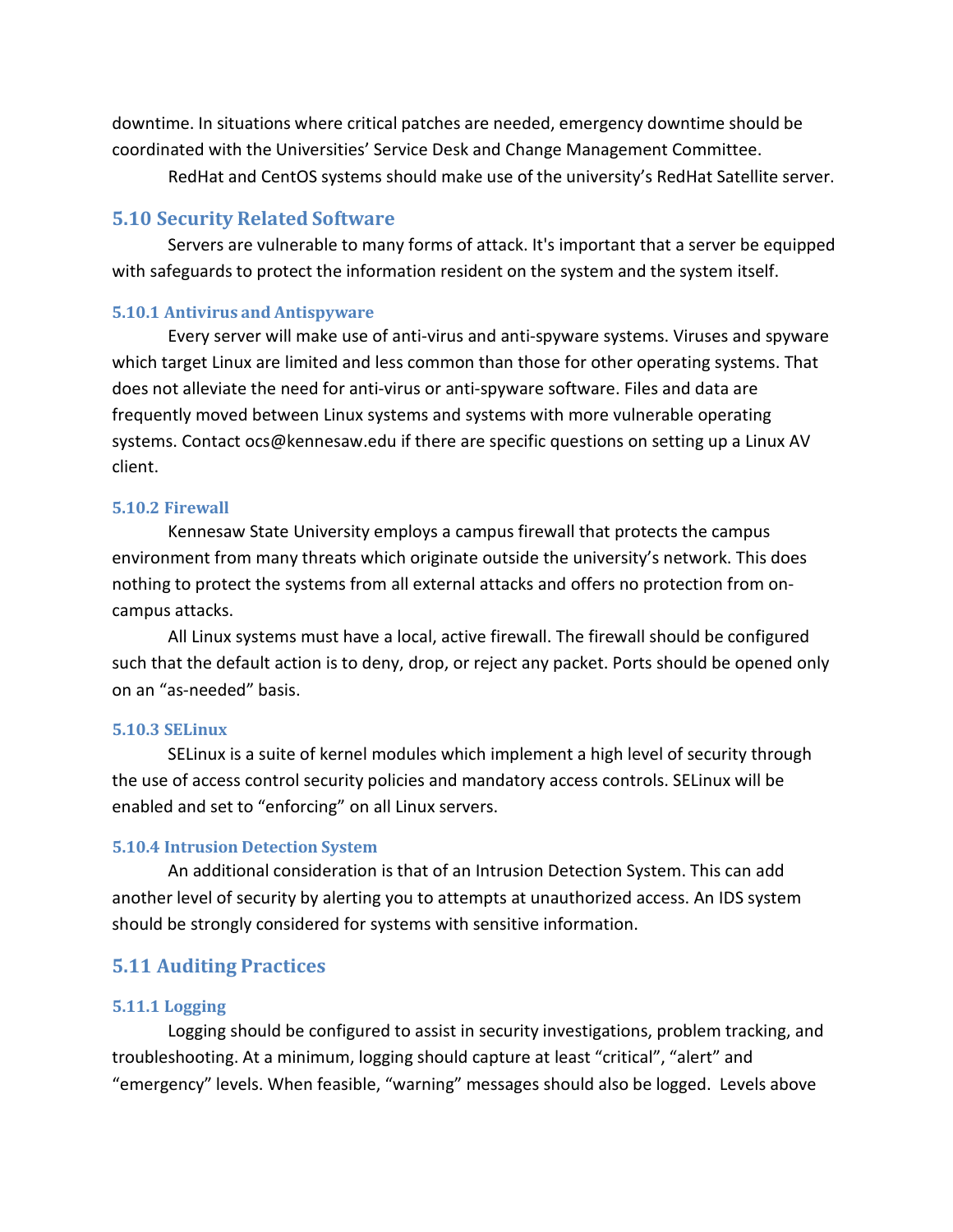this are unnecessary except in specific situations and consume large quantities of storage space.

#### <span id="page-6-0"></span>**5.11.2 Log Retention**

Logs will be kept for a minimum of 30 days. This time frame may be extended in times when having historical logging can assist in trouble shooting long term problems. If you suspect you server may have been attacked, you should extend the log retention time frame to ensure evidence isn't erased.

There are time when logs may be needed for investigations of malfeasance, corruption, or criminal activities. In these cases logs will be kept until such time as the universities legal department give written clearance to destroy them.

#### <span id="page-6-1"></span>**5.11.3 Auditing Practices**

Logs should be periodically reviewed to ensure proper functionality and that security has not been breached. The frequency of these audits is determined by the importance of the system and the amount of sensitive data stored on the server. Systems which provide infrastructure or are of a critical nature should employ an automated auditing and monitoring suite.

#### <span id="page-6-2"></span>**5.11.4 NTP - Network Time Protocol**

All Linux servers will be configured to synchronize their time with the university's NTP servers. Primarily this ensures proper functioning of software which can rely on accurate time. Additionally, accurate time is critical in investigations of incidents of systems failure, criminal activities, or other malfeasance.

#### <span id="page-6-3"></span>**6. Exceptions**

Any exceptions to these best practices will be reviewed and approves by the Office ofCybersecurity (ocs@kennesaw.edu).

#### <span id="page-6-4"></span>**7. References and Resources**

Useful Links:

- HowToForge: <http://www.howtoforge.com/> (good resource with tutorials on securing a variety of Linux distributions)
- Red Hat Enterprise Linux 7 Security Guide: [https://access.redhat.com/documentation/en-](https://access.redhat.com/documentation/en-US/Red_Hat_Enterprise_Linux/7/html/Security_Guide/index.html)[US/Red\\_Hat\\_Enterprise\\_Linux/7/html/Security\\_Guide/index.html](https://access.redhat.com/documentation/en-US/Red_Hat_Enterprise_Linux/7/html/Security_Guide/index.html)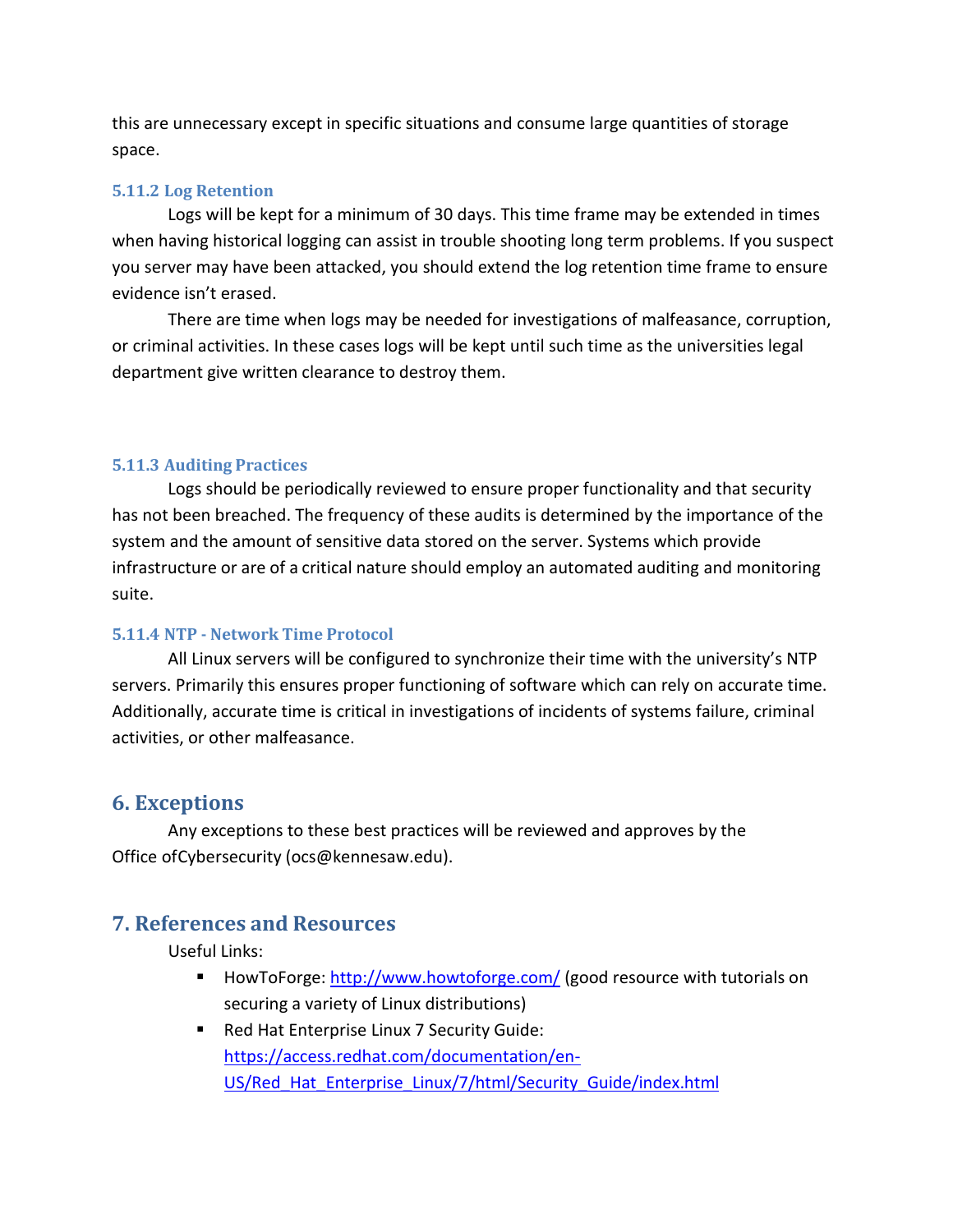- Red Hat Enterprise Linux 8 Security Guide: [https://access.redhat.com/documentation/en](https://access.redhat.com/documentation/en-us/red_hat_enterprise_linux/8/pdf/security_hardening/Red_Hat_Enterprise_Linux-8-Security_hardening-en-US.pdf)[us/red\\_hat\\_enterprise\\_linux/8/pdf/security\\_hardening/Red\\_Hat\\_Enterprise\\_Lin](https://access.redhat.com/documentation/en-us/red_hat_enterprise_linux/8/pdf/security_hardening/Red_Hat_Enterprise_Linux-8-Security_hardening-en-US.pdf) [ux-8-Security\\_hardening-en-US.pdf](https://access.redhat.com/documentation/en-us/red_hat_enterprise_linux/8/pdf/security_hardening/Red_Hat_Enterprise_Linux-8-Security_hardening-en-US.pdf)
- Common Vulnerabilities and Exposures (CVE) <http://cve.mitre.org/>
- Security Focus: [http://www.securityfocus.com](http://www.securityfocus.com/)

Specific programs exist for securing your server:

- [http://www.cisecurity.org/bench\\_linux.html](http://www.cisecurity.org/bench_linux.html) ("benchmarking" your security level)
- <http://www.chkrootkit.org/> (program that will check for rootkits on your Linux system)
- <http://rkhunter.sourceforge.net/> (alternative to chkrootkit)
- <http://www.la-samhna.de/samhain/> (host-based intrusion detection system for Linux, Unix, and Windows)